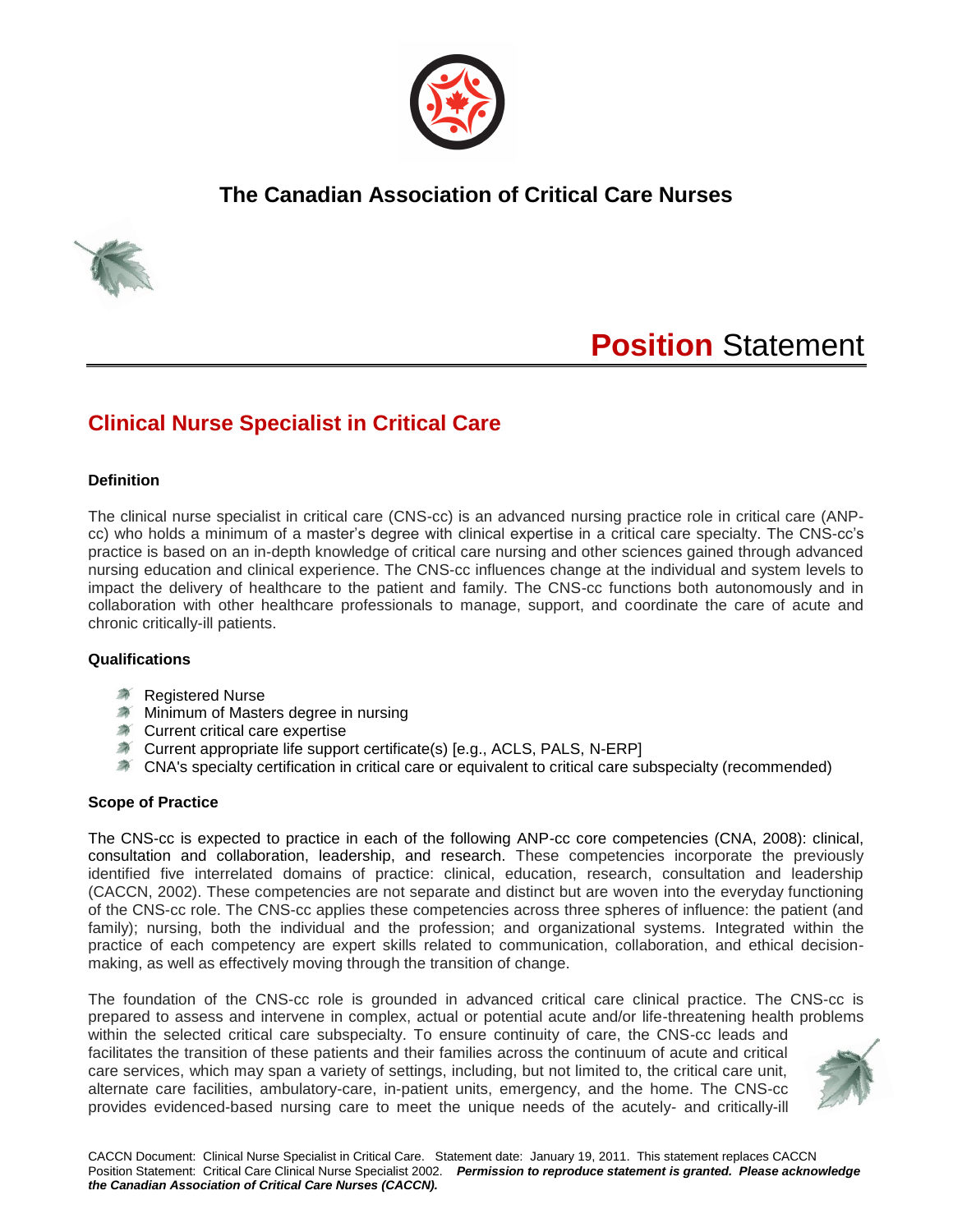patients and families through direct care, education, and consultation, as well as education and consultation to their nursing colleagues and other members of the healthcare team.

The CNS-cc promotes an environment conducive to learning for staff nurses, students, and other health professionals. The CNS-cc functions as a resource person, program planner, preceptor, teacher, mentor, and patient educator in collaboration with others in educator roles. The CNS-cc shares research and theoretical knowledge through publication, presentations, and educational programs.

The CNS-cc shares specialized knowledge and provides consultation to patients (and families), nurses, other health professionals, healthcare institutions, organizations, and policy makers. The CNS-cc consults with others both internal and external to the organization to improve patient care, and to deal with complex and challenging situations faced in the critical care setting.

The CNS-cc enhances excellence in critical care nursing research by role modeling the utilization, participation, and dissemination of research. The CNS-cc has particular responsibility for critically appraising research findings and implementing strategies to translate research findings and theoretical frameworks into practice to improve patient care in the critical care setting.

The CNS-cc has expertise in research methodology, conducts critical care nursing research, and participates in interdisciplinary critical care research. The CNS-cc encourages nurses to identify critical care nursing research questions and to participate in nursing research.

The CNS-cc promotes quality care through the development of standards, policies, procedures, outcome measures and clinical programs and services related to their specialty area. The CNS-cc directs nursing care activities as well as plans, implements, and evaluates changes in clinical practice, especially through engagement in quality improvement activities. The CNS-cc provides clinical leadership by acting as a resource, facilitator, coordinator, role model, and advocate.

CACCN believes that time, opportunity and other supports are needed for the CNS-cc to engage in the full scope of the role. The integration of the core competencies will continuously evolve depending on the critical care subspecialty in which the CNS-cc is involved, that is, the predictability and complexity of the patients/families, the needs of the nursing staff, as well as the education and experiential learning of the nurse in the CNS-cc role.

## *Approved by the CACCN Board of Directors*

*Date January 19, 2011*

#### **References**

Canadian Association of Critical Care Nurses. (2002). *Critical care advanced nursing practice: position statement*. London, ON: Authors.

Canadian Nurses Association. (2008). *Advanced nursing practice: a national framework* (3rd ed). Ottawa: Author.

### **Bibliography**

American Association of Critical Care Nurses. (2000). *Standards of practice and professional performance for the acute and critical care clinical nurse specialist*. Washington, DC: Author.

Association of Registered Nurses of Newfoundland & Labrador. (2007, February). *Position statement: advanced practice clinical nurse specialist*. St. John's: Author.